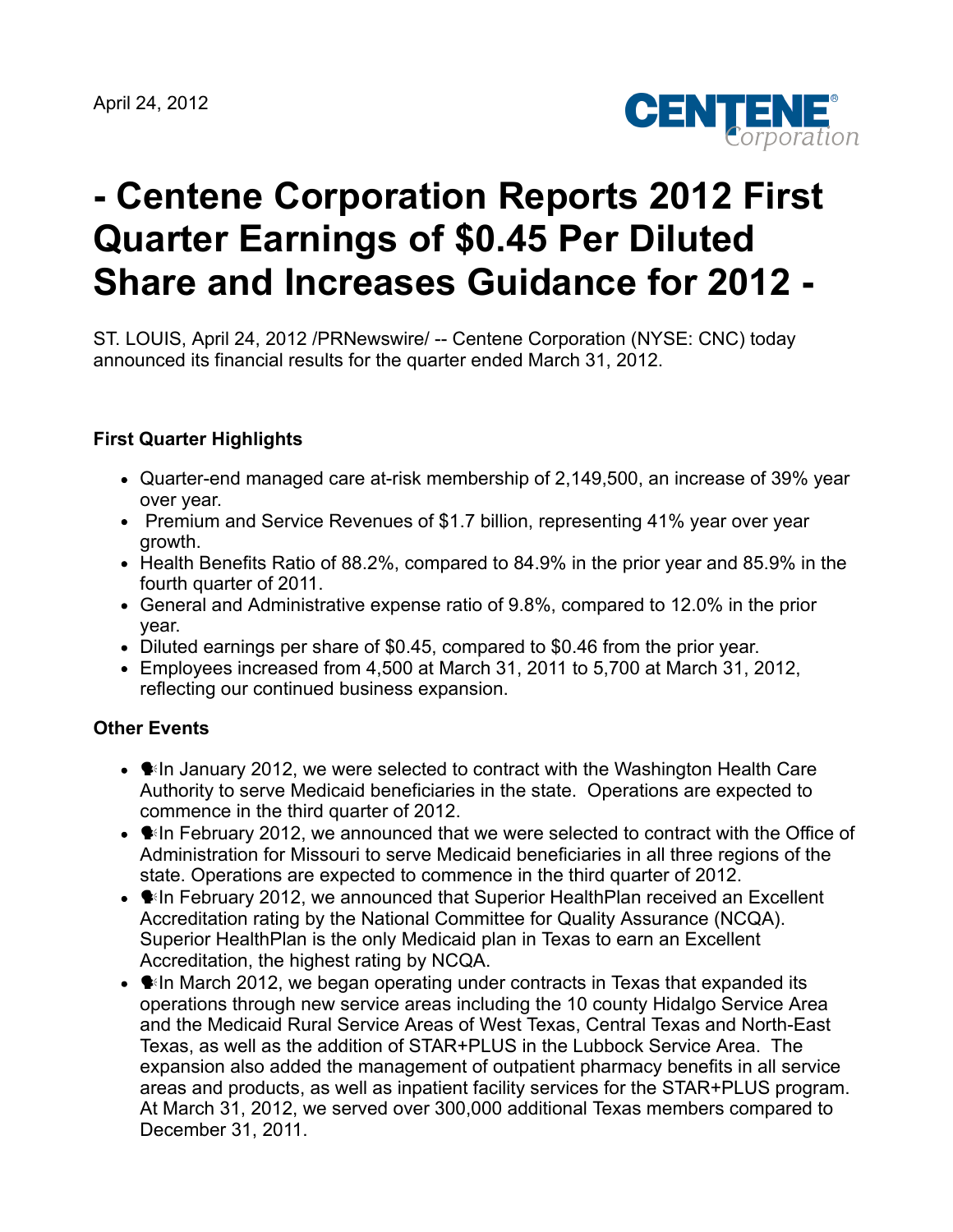- **I. In March 2012, Standard & Poor's raised its outlook to positive from stable and it also** affirmed its counterparty credit and senior unsecured debt rating of BB.
- $\bullet$   $\bullet$  In April 2012, we were notified by the Ohio Department of Job and Family Services that Buckeye Community Health Plan, our Ohio subsidiary, was not awarded a contract to continue serving Medicaid members in Ohio, effective January 2013. We have filed a formal protest contesting the awards.

Michael F. Neidorff, Centene's Chairman and Chief Executive Officer, stated, "While underlying trend remains predictable, results were mixed due to seasonality of medical costs particularly in March, continued high medical costs in Kentucky, and general and administrative costs at higher levels associated with an additional 370,000 members in Texas. We continue to expect solid full year 2012 results as evidenced by our increased financial guidance. This guidance includes our newest states of Missouri and Washington, as well as the additional Texas lives."

The following table depicts membership in Centene's managed care organizations, by state:

|                          | March 31, |           |  |  |
|--------------------------|-----------|-----------|--|--|
|                          | 2012      | 2011      |  |  |
| Arizona                  | 23,100    | 22.600    |  |  |
| Florida                  | 199.500   | 188,800   |  |  |
| Georgia                  | 306.000   | 303,300   |  |  |
| <b>Illinois</b>          | 17.400    |           |  |  |
| Indiana                  | 206,300   | 209,400   |  |  |
| Kentucky                 | 145,700   |           |  |  |
| Louisiana                | 51.300    |           |  |  |
| Massachusetts            | 36,000    | 34,100    |  |  |
| Mississippi              | 29.500    |           |  |  |
| Ohio                     | 161.000   | 160.900   |  |  |
| South Carolina           | 86.700    | 84.900    |  |  |
| Texas                    | 811,000   | 456,700   |  |  |
| Wisconsin                | 76,000    | 81,800    |  |  |
| Total at-risk membership | 2,149,500 | 1,542,500 |  |  |
| Non-risk membership      |           | 10,400    |  |  |
| Total                    | 2,149,500 | 1,552,900 |  |  |

The following table sets forth our membership by line of business:

|                               | March 31, |           |  |  |  |
|-------------------------------|-----------|-----------|--|--|--|
|                               | 2012      | 2011      |  |  |  |
| Medicaid                      | 1.634.800 | 1.169.700 |  |  |  |
| <b>CHIP &amp; Foster Care</b> | 218.800   | 208.900   |  |  |  |
| ABD & Medicare                | 247.400   | 123.800   |  |  |  |
| <b>Hybrid Programs</b>        | 41.500    | 35.200    |  |  |  |
| Long-term Care                | 7,000     | 4,900     |  |  |  |
| Total at-risk membership      | 2.149.500 | 1,542,500 |  |  |  |
| Non-risk membership           |           | 10,400    |  |  |  |
| Total                         | 2.149.500 | 1.552.900 |  |  |  |

### **Statement of Operations: Three Months Ended March 31, 2012**

- For the first quarter of 2012, Premium and Service Revenues increased 41% to \$1.7 billion from \$1.2 billion in the first quarter of 2011. The increase was primarily driven by new operations in Mississippi, Illinois, Kentucky and Louisiana as well as the Texas and Arizona expansions, pharmacy carve-ins and overall membership growth.
- Consolidated HBR of 88.2% for the first quarter of 2012 represents an increase of 330 basis points from the comparable period in 2011 and an increase from 85.9% from the fourth quarter of 2011. The increase year over year is primarily due to (1) the addition of our Kentucky market which we continue to record at a high HBR, (2) higher medical costs in Texas specifically in March and a September 1, 2011 premium rate decrease in our existing Texas service areas (excluding the expansion), (3) higher seasonal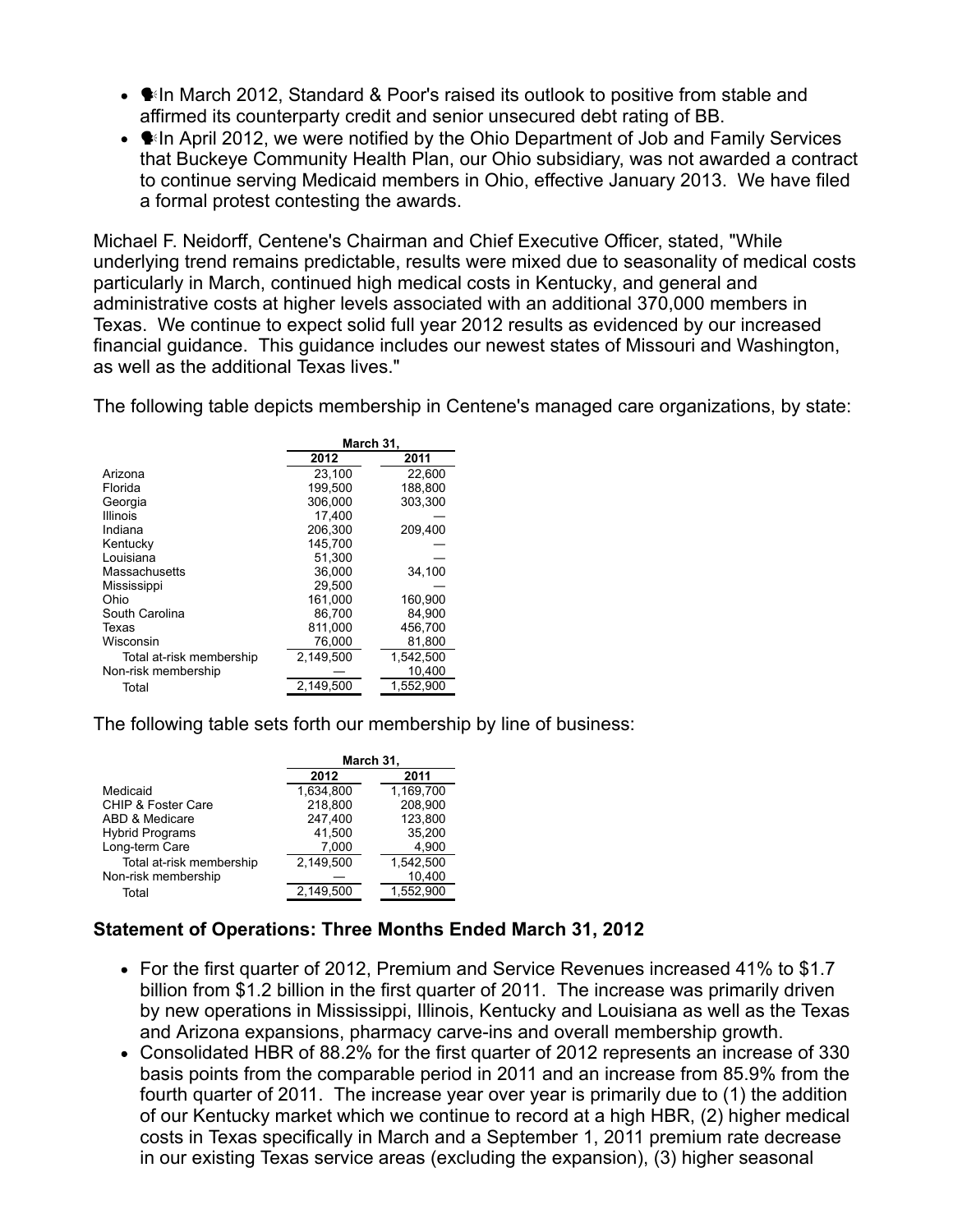medical costs in our South Carolina market and (4) increased medical costs in our individual health business. The increase sequentially is due to retroactive premium rate increases recorded in the fourth quarter of 2011 associated with Georgia and Florida, as well as increased medical costs in our existing Texas service areas.

- Consolidated G&A expense ratio for the first quarter of 2012 was 9.8%, compared to 12.0% in the prior year. The year over year decrease reflects the leveraging of our expenses over higher revenues in 2012 and a reduction in performance based compensation expense in 2012. The G&A ratio in 2011 reflects a 50 basis point increase as a result of the general and administrative costs recorded in our Mississippi market for the first quarter without recording the corresponding revenue.
- Earnings from operations were \$34.2 million in the first quarter 2012 compared to \$39.1 million in the first quarter 2011. Net earnings were \$24.0 million in the first quarter 2012, relatively flat compared to \$23.7 million in the first quarter of 2011.
- Earnings per diluted share were \$0.45 in the first quarter of 2012 compared to \$0.46 in the prior year.

### **Balance Sheet and Cash Flow**

At March 31, 2012, the Company had cash, investments and restricted deposits of \$1,202.4 million, including \$35.5 million held by its unregulated entities. Medical claims liabilities totaled \$708.8 million, representing 44.7 days in claims payable. Total debt was \$350.4 million and debt to capitalization was 21.8% at March 31, 2012 excluding the \$77.2 million non-recourse mortgage note. Cash flows from operations for the quarter ended March 31, 2012 were \$(32.1) million, which reflects the delay of \$71.2 million in premium payments from one of our state customers.

A reconciliation of the Company's change in days in claims payable from the immediately preceding quarter-end is presented below:

| Days in claims payable, December 31, 2011 | 45.3  |
|-------------------------------------------|-------|
| Impact of new business                    | 05    |
| Timing of claim payments                  | (1.1) |
| Days in claims payable, March 31, 2012    | 447   |
|                                           |       |

### **Outlook**

The table below depicts the Company's updated annual guidance for 2012 including our newest states of Missouri and Washington, as well as the additional Texas lives:

|                                            | Full Year 2012 |         |
|--------------------------------------------|----------------|---------|
|                                            | Low            | High    |
| Premium and Service Revenues (in millions) | 7.700          | \$8.100 |
| Diluted EPS                                | 2.64<br>S      | 2.84    |
| <b>Consolidated Health Benefits Ratio</b>  | 87.0%          | 88.0%   |
| General & Administrative expense ratio     | 9.5%           | 10.0%   |
| Diluted Shares Outstanding (in thousands)  | 53.400         |         |

The guidance provided in the table above excludes any impairment charge associated with the loss of the Ohio contract, which is currently under appeal. Absent a successful appeal, the Company expects a material non-cash impairment charge will be recorded in its 2012 consolidated statement of operations for the year ended December 31, 2012. As of March 31, 2012, Buckeye Community Health Plan had goodwill and net intangible assets of \$42.8 million.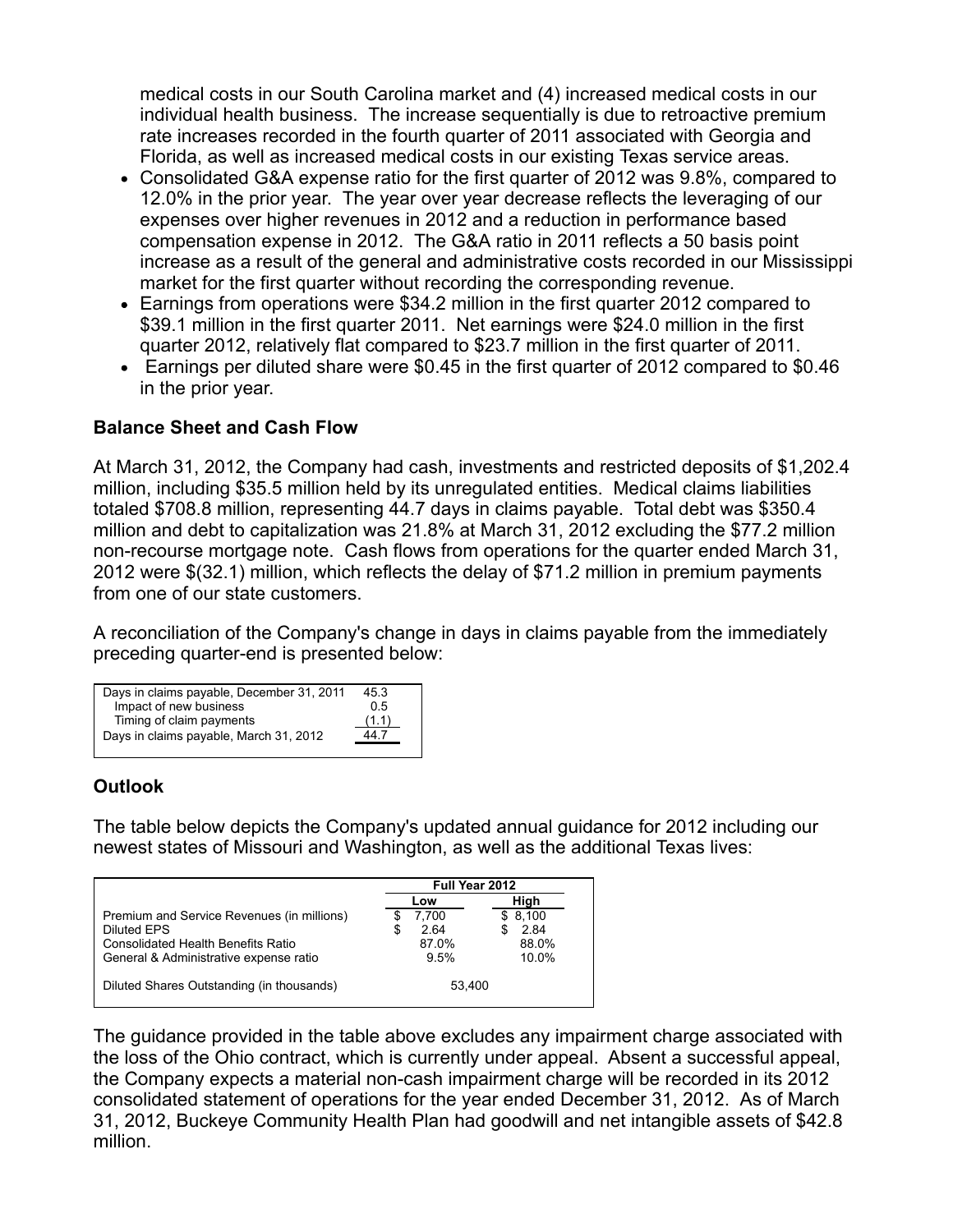## **Conference Call**

As previously announced, the Company will host a conference call Tuesday, April 24, 2012, at 8:30 A.M. (Eastern Time) to review the financial results for the first quarter ended March 31, 2012, and to discuss its business outlook. Michael F. Neidorff and William N. Scheffel will host the conference call. Investors and other interested parties are invited to listen to the conference call by dialing 1-800-860-2442 in the U.S. and Canada; +1-412-858-4600 from abroad; or via a live, audio webcast on the Company's website at [www.centene.com,](http://www.centene.com/) under the Investors section. A webcast replay will be available for on-demand listening shortly after the completion of the call for the next twelve months or until 11:59 p.m. (Eastern Time) on Tuesday, April 23, 2013, at the aforementioned URL. In addition, a digital audio playback will be available until 9:00 a.m. (Eastern Time) on Wednesday, May 2, 2012, by dialing 1- 877-344-7529 in the U.S. and Canada, or +1-412-317-0088 from abroad, and entering access code 10011606.

### **About Centene Corporation**

Centene Corporation, a Fortune 500 company, is a leading *multi-line* healthcare enterprise that provides programs and related services to the rising number of under-insured and uninsured individuals. Many receive benefits provided under Medicaid, including the State Children's Health Insurance Program (CHIP), as well as Aged, Blind or Disabled (ABD), Foster Care and long-term care, in addition to other state-sponsored/hybrid programs, and Medicare (Special Needs Plans). Centene's CeltiCare subsidiary offers states unique, "exchange based" and other cost-effective coverage solutions for low-income populations. The Company operates local health plans and offers a range of health insurance solutions. It also contracts with other healthcare and commercial organizations to provide specialty services including behavioral health, life and health management, managed vision, telehealth services, and pharmacy benefits management.

*The information provided in this press release contains forward-looking statements that relate to future events and future financial performance of Centene. Subsequent events and developments may cause the Company's estimates to change. The Company disclaims any obligation to update this forward-looking financial information in the future. Readers are cautioned that matters subject to forward-looking statements involve known and unknown risks and uncertainties, including economic, regulatory, competitive and other factors that may cause Centene's or its industry's actual results, levels of activity, performance or achievements to be materially different from any future results, levels of activity, performance or achievements expressed or implied by these forward-looking statements. Actual results may differ from projections or estimates due to a variety of important factors, including Centene's ability to accurately predict and effectively manage health benefits and other operating expenses, competition, membership and revenue projections, timing of regulatory contract approval, changes in healthcare practices, changes in federal or state laws or regulations, inflation, provider contract changes, new technologies, reduction in provider payments by governmental payors, major epidemics, disasters and numerous other factors affecting the delivery and cost of healthcare. The expiration, cancellation or suspension of Centene's Medicaid Managed Care contracts, or the loss of any appeal of or protest to any such expiration, cancellation or suspension, by state governments would also negatively affect Centene.*

[Tables Follow]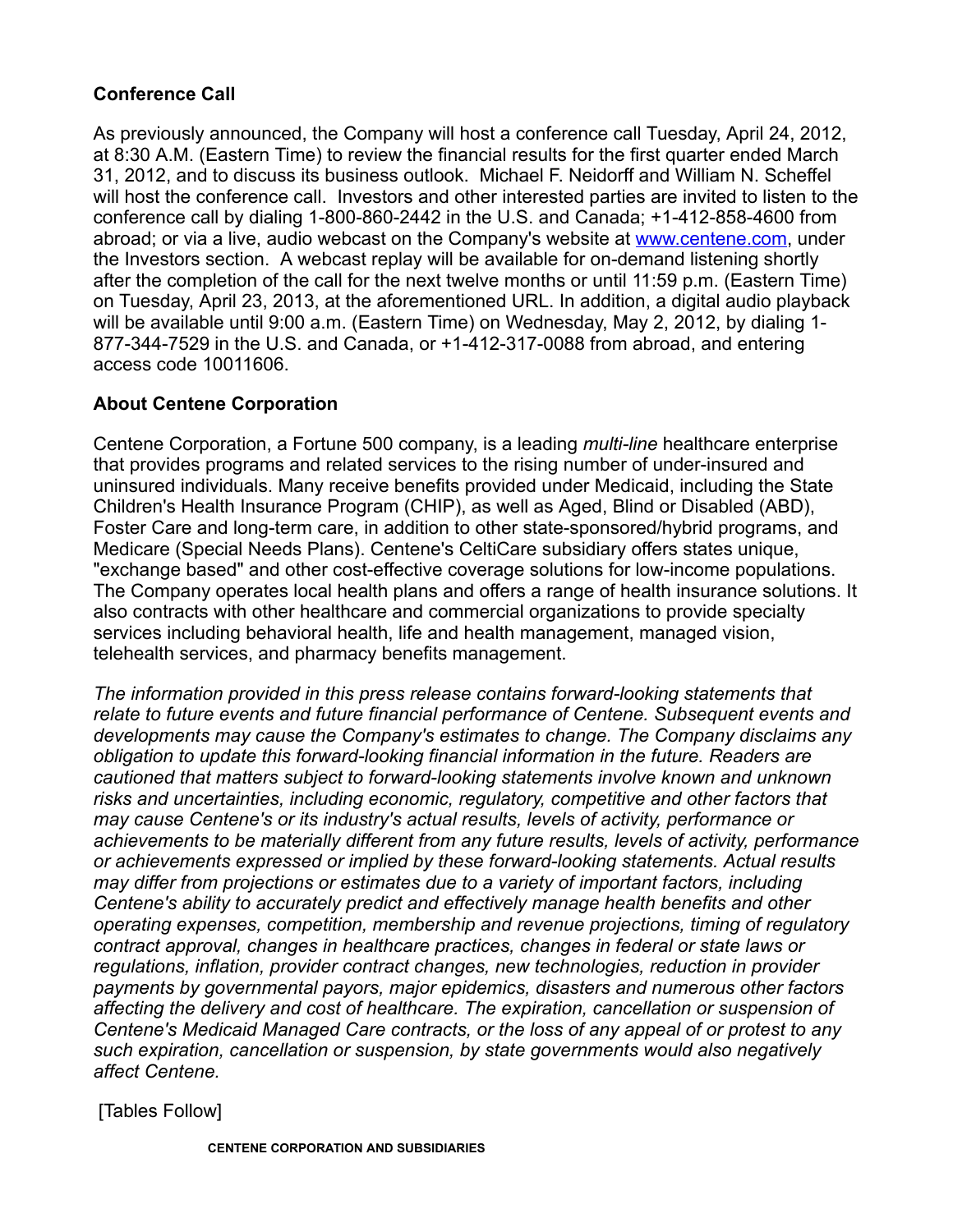#### **CONSOLIDATED BALANCE SHEETS (In thousands, except share data) (Unaudited)**

|                                                                                | March 31,<br>2012    | December 31.<br>2011 |
|--------------------------------------------------------------------------------|----------------------|----------------------|
| <b>ASSETS</b>                                                                  |                      |                      |
| Current assets:                                                                |                      |                      |
| Cash and cash equivalents                                                      | \$<br>432.998        | \$<br>573,698        |
| Premium and related receivables                                                | 278,233              | 157,450              |
| Short-term investments                                                         | 126,221              | 130,499              |
| Other current assets                                                           | 82,925               | 78,363               |
| Total current assets                                                           | 920,377              | 940.010              |
| Long-term investments                                                          | 605,866              | 506,140              |
| <b>Restricted deposits</b>                                                     | 37,361               | 26,818               |
| Property, software and equipment, net                                          | 352,710              | 349,622              |
| Goodwill                                                                       | 281,981              | 281,981              |
| Intangible assets, net                                                         | 26,122               | 27,430               |
| Other long-term assets                                                         | 58,730               | 58,335               |
| <b>Total assets</b>                                                            | \$<br>2,283,147      | \$<br>2,190,336      |
| <b>LIABILITIES AND STOCKHOLDERS' EQUITY</b><br><b>Current liabilities:</b>     |                      |                      |
| Medical claims liability                                                       | \$<br>708,754        | \$<br>607,985        |
| Accounts payable and accrued expenses                                          | 158,356              | 216,504              |
| Unearned revenue                                                               | 17,977               | 9,890                |
| Current portion of long-term debt                                              | 3,235                | 3,234                |
| <b>Total current liabilities</b>                                               | 888,322              | 837,613              |
| Long-term debt                                                                 | 347,162              | 348,344              |
| Other long-term liabilities                                                    | 68,544               | 67,960               |
| <b>Total liabilities</b>                                                       | 1,304,028            | 1,253,917            |
| Commitments and contingencies                                                  |                      |                      |
| Stockholders' equity:                                                          |                      |                      |
| Common stock, \$.001 par value; authorized 100,000,000 shares; 54,214,037      |                      |                      |
| issued and 51,458,501 outstanding at March 31, 2012, and 53,586,726 issued and |                      |                      |
| 50,864,618 outstanding at December 31, 2011                                    | 54                   | 54                   |
| Additional paid-in capital                                                     | 443,111              | 421,981              |
| Accumulated other comprehensive income:                                        |                      |                      |
| Unrealized gain on investments, net of tax                                     | 6,237                | 5,761                |
| Retained earnings                                                              | 588,939              | 564,961              |
| Treasury stock, at cost (2,755,536 and 2,722,108 shares, respectively)         | (58, 632)            | (57, 123)            |
| Total Centene stockholders' equity                                             | 979,709              | 935,634              |
| Noncontrolling interest                                                        | (590)                | 785                  |
| Total stockholders' equity                                                     | $\overline{979,119}$ | 936,419              |
| Total liabilities and stockholders' equity                                     | \$<br>2,283,147      | \$<br>2,190,336      |

### **CENTENE CORPORATION AND SUBSIDIARIES**

#### **CONSOLIDATED STATEMENTS OF OPERATIONS (In thousands, except share data) (Unaudited)**

|                                     | Three Months Ended March 31, |                 |  |
|-------------------------------------|------------------------------|-----------------|--|
|                                     | 2012                         | 2011            |  |
| Revenues:                           |                              |                 |  |
| Premium                             | \$<br>1.634.850              | \$<br>1,152,777 |  |
| Service                             | 28.618                       | 26,384          |  |
| Premium and service revenues        | 1,663,468                    | 1,179,161       |  |
| Premium tax                         | 48.680                       | 37,196          |  |
| Total revenues                      | 1.712.148                    | 1.216.357       |  |
| <b>Expenses:</b>                    |                              |                 |  |
| Medical costs                       | 1.442.676                    | 978.567         |  |
| Cost of services                    | 23.337                       | 20.176          |  |
| General and administrative expenses | 163.187                      | 141.088         |  |
| Premium tax expense                 | 48,750                       | 37,429          |  |
| Total operating expenses            | 1,677,950                    | 1,177,260       |  |
| Earnings from operations            | 34,198                       | 39.097          |  |
| Other income (expense):             |                              |                 |  |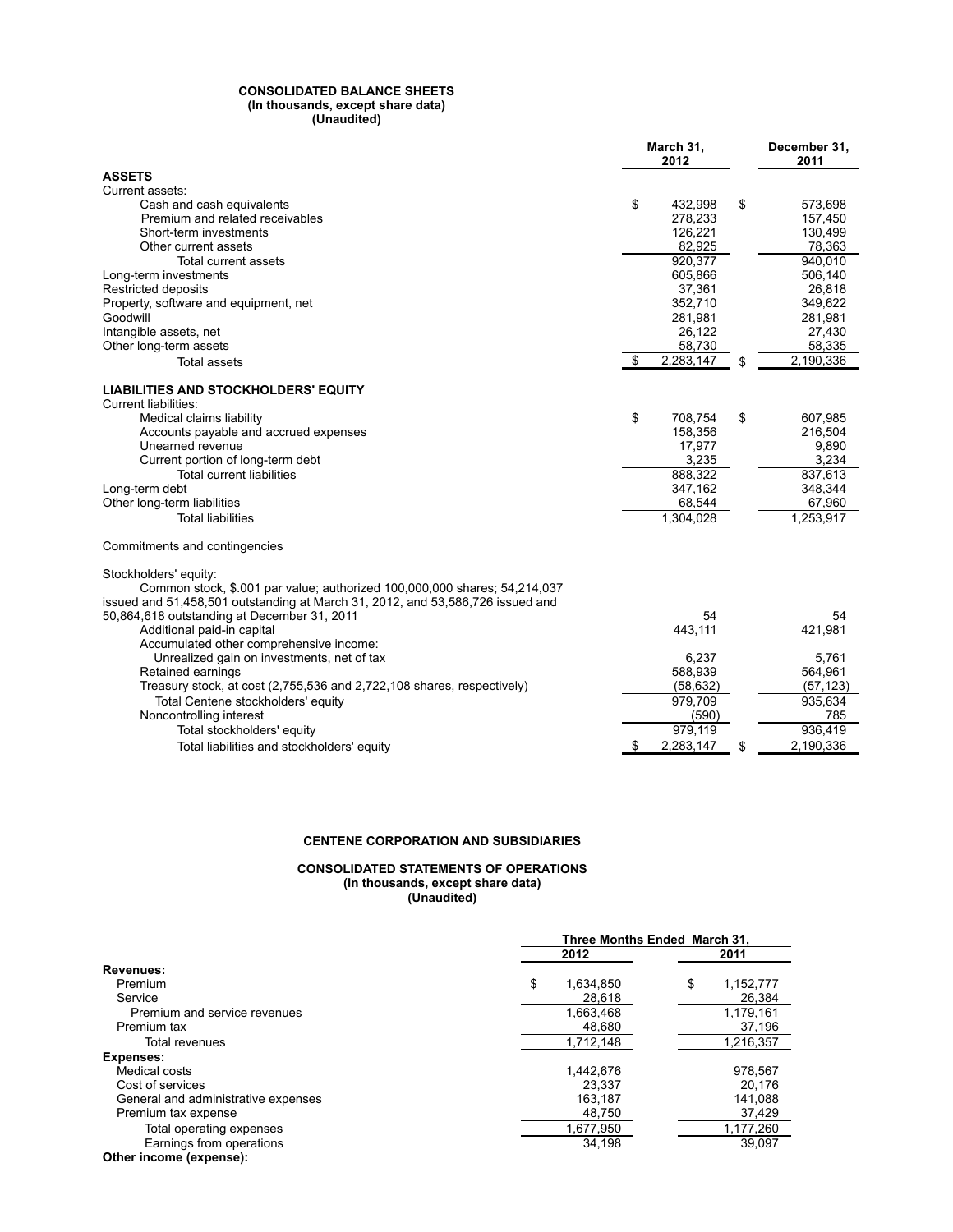| Investment and other income                                        | 5.291      |    | 3.749      |
|--------------------------------------------------------------------|------------|----|------------|
| Interest expense                                                   | (4,799)    |    | (5,695)    |
| Earnings from operations, before income tax expense                | 34.690     |    | 37.151     |
| Income tax expense                                                 | 12.087     |    | 14,328     |
| Net earnings                                                       | 22.603     |    | 22,823     |
| <b>Noncontrolling interest</b>                                     | (1,375)    |    | (922)      |
| Net earnings attributable to Centene Corporation                   | 23,978     | ፍ  | 23,745     |
| Net earnings per common share attributable to Centene Corporation: |            |    |            |
| Basic earnings per common share                                    | \$<br>0.47 | \$ | 0.48       |
| Diluted earnings per common share                                  | \$<br>0.45 |    | 0.46       |
| Weighted average number of common shares outstanding:              |            |    |            |
| Basic                                                              | 51,125,674 |    | 49.750.430 |
| Diluted                                                            | 53.509.243 |    | 51.811.721 |

### **CENTENE CORPORATION AND SUBSIDIARIES**

#### **CONSOLIDATED STATEMENTS OF CASH FLOWS (In thousands)**

**(Unaudited)**

|                                                                                                 | Three Months Ended March 31, |            |    |            |
|-------------------------------------------------------------------------------------------------|------------------------------|------------|----|------------|
|                                                                                                 |                              | 2012       |    | 2011       |
| Cash flows from operating activities:                                                           |                              |            |    |            |
| Net earnings                                                                                    | \$                           | 22,603     | \$ | 22,823     |
| Adjustments to reconcile net earnings to net cash provided by operating activities              |                              |            |    |            |
| Depreciation and amortization                                                                   |                              | 16,613     |    | 14,325     |
| Stock compensation expense                                                                      |                              | 6,375      |    | 4,394      |
| Deferred income taxes                                                                           |                              | 5,855      |    | (700)      |
| Changes in assets and liabilities                                                               |                              |            |    |            |
| Premium and related receivables                                                                 |                              | (120, 784) |    | 4,216      |
| Other current assets                                                                            |                              | (10, 723)  |    | (1,636)    |
| Other assets                                                                                    |                              | 524        |    | 151        |
| Medical claims liabilities                                                                      |                              | 100,769    |    | 13,430     |
| Unearned revenue                                                                                |                              | 8,576      |    | 10,106     |
| Accounts payable and accrued expenses                                                           |                              | (60, 826)  |    | 26,268     |
| Other operating activities                                                                      |                              | (1,078)    |    | 614        |
| Net cash (used in) provided by operating activities                                             |                              | (32,096)   |    | 93,991     |
| Cash flows from investing activities:                                                           |                              |            |    |            |
| Capital expenditures                                                                            |                              | (14,980)   |    | (16, 882)  |
| Purchases of investments                                                                        |                              | (255, 212) |    | (40, 423)  |
| Sales and maturities of investments                                                             |                              | 149,341    |    | 45,327     |
| Net cash used in investing activities                                                           |                              | (120, 851) |    | (11, 978)  |
| Cash flows from financing activities:                                                           |                              |            |    |            |
| Proceeds from exercise of stock options                                                         |                              | 9,079      |    | 6.518      |
| Proceeds from borrowings                                                                        |                              |            |    | 127,300    |
| Payment of long-term debt                                                                       |                              | (795)      |    | (152, 577) |
| Excess tax benefits from stock compensation                                                     |                              | 5,472      |    | 1,132      |
| Common stock repurchases                                                                        |                              | (1,509)    |    | (402)      |
| Debt issue costs                                                                                |                              |            |    | (6, 105)   |
| Net cash provided by (used in) financing activities                                             |                              | 12,247     |    | (24, 134)  |
| Net (decrease) increase in cash and cash equivalents                                            |                              | (140, 700) |    | 57,879     |
| Cash and cash equivalents, beginning of period                                                  |                              | 573,698    |    | 434,166    |
| Cash and cash equivalents, end of period                                                        | \$                           | 432,998    | \$ | 492,045    |
| Supplemental disclosures of cash flow information:                                              |                              |            |    |            |
| Interest paid                                                                                   | \$                           | 1,589      | \$ | 1,714      |
| Income taxes paid                                                                               | \$                           | 20,514     | \$ | 9,567      |
| Supplemental disclosure of non-cash investing and financing activities:<br>Capital expenditures | \$                           | 381        | \$ | 1.477      |

#### **CENTENE CORPORATION SUPPLEMENTAL FINANCIAL DATA**

| Q <sub>1</sub> | Q4 | Q3 | Q2 | Q1 |
|----------------|----|----|----|----|
|                |    |    |    |    |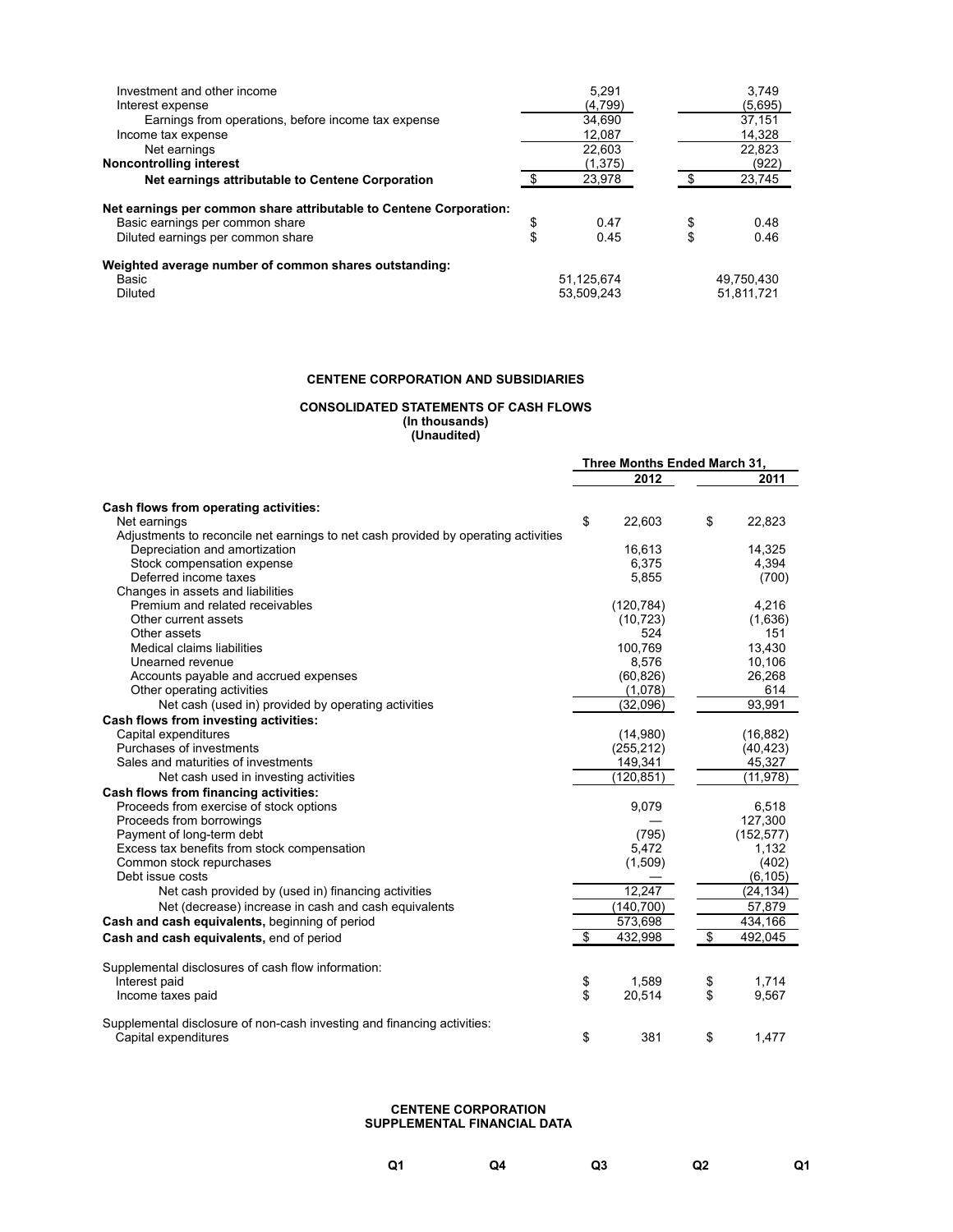|                                                                                                                                                                                                                          |                       | 2012                  | 2011              |                        | 2011              | 2011                  | 2011                  |
|--------------------------------------------------------------------------------------------------------------------------------------------------------------------------------------------------------------------------|-----------------------|-----------------------|-------------------|------------------------|-------------------|-----------------------|-----------------------|
| <b>MEMBERSHIP</b>                                                                                                                                                                                                        |                       |                       |                   |                        |                   |                       |                       |
| Managed Care:                                                                                                                                                                                                            |                       |                       |                   |                        |                   |                       | 22.600                |
| Arizona<br>Florida                                                                                                                                                                                                       |                       | 23,100<br>199,500     | 23,700<br>198,300 |                        | 22,800<br>188,600 | 22,800<br>190,600     | 188,800               |
| Georgia                                                                                                                                                                                                                  |                       | 306,000               | 298,200           |                        | 298,000           | 303,100               | 303,300               |
| Illinois                                                                                                                                                                                                                 |                       | 17.400                | 16,300            |                        | 13,600            | 700                   |                       |
| Indiana                                                                                                                                                                                                                  |                       | 206,300               | 206,900           |                        | 205,300           | 206,700               | 209,400               |
| Kentucky                                                                                                                                                                                                                 |                       | 145,700               | 180,700           |                        |                   |                       |                       |
| Louisiana                                                                                                                                                                                                                |                       | 51,300                |                   |                        |                   |                       |                       |
| Massachusetts                                                                                                                                                                                                            |                       | 36,000                | 35,700            |                        | 34,700            | 32,900                | 34,100                |
| Mississippi                                                                                                                                                                                                              |                       | 29,500                | 31,600            |                        | 30.600            | 30,800                |                       |
| Ohio<br>South Carolina                                                                                                                                                                                                   |                       | 161,000               | 159,900           |                        | 162,200           | 159,900               | 160,900               |
| Texas                                                                                                                                                                                                                    |                       | 86,700<br>811,000     | 82,900<br>503,800 |                        | 86,500<br>494,500 | 82,800<br>470,400     | 84,900<br>456,700     |
| Wisconsin                                                                                                                                                                                                                |                       | 76,000                | 78,000            |                        | 78,900            | 79,800                | 81,800                |
| Total at-risk membership                                                                                                                                                                                                 |                       | 2,149,500             | 1,816,000         |                        | 1,615,700         | 1,580,500             | 1,542,500             |
| Non-risk membership                                                                                                                                                                                                      |                       |                       | 4,900             |                        | 10,600            | 10,400                | 10,400                |
| <b>TOTAL</b>                                                                                                                                                                                                             |                       | 2,149,500             | 1,820,900         |                        | 1,626,300         | 1,590,900             | 1,552,900             |
|                                                                                                                                                                                                                          |                       |                       |                   |                        |                   |                       |                       |
| Medicaid                                                                                                                                                                                                                 |                       | 1,634,800             | 1,336,800         |                        | 1,189,900         | 1,172,400             | 1,169,700             |
| <b>CHIP &amp; Foster Care</b>                                                                                                                                                                                            |                       | 218,800               | 213,900           |                        | 210,600           | 211,400               | 208,900               |
| ABD & Medicare                                                                                                                                                                                                           |                       | 247,400               | 218,000           |                        | 171,700           | 156,300               | 123,800               |
| <b>Hybrid Programs</b>                                                                                                                                                                                                   |                       | 41,500                | 40,500            |                        | 38,400            | 35,500                | 35,200                |
| Long-term Care                                                                                                                                                                                                           |                       | 7,000                 | 6,800             |                        | 5,100             | 4,900                 | 4,900                 |
| Total at-risk membership                                                                                                                                                                                                 |                       | 2,149,500             | 1,816,000         |                        | 1,615,700         | 1,580,500             | 1,542,500             |
| Non-risk membership                                                                                                                                                                                                      |                       |                       | 4,900             |                        | 10,600            | 10,400                | 10,400                |
| <b>TOTAL</b>                                                                                                                                                                                                             |                       | 2,149,500             | 1,820,900         |                        | 1,626,300         | 1,590,900             | 1,552,900             |
| Specialty Services(a):<br>Cenpatico Behavioral Health<br>Arizona                                                                                                                                                         |                       | 162,100               | 168,900           |                        | 175,500           | 173,200               | 172,700               |
| Kansas                                                                                                                                                                                                                   |                       | 46,000                | 46,200            |                        | 45,600            | 45,000                | 44,000                |
| <b>TOTAL</b>                                                                                                                                                                                                             |                       | 208,100               | 215,100           |                        | 221,100           | 218,200               | 216,700               |
| (a) Includes external membership only<br><b>REVENUE PER MEMBER PER MONTH(b)</b>                                                                                                                                          |                       | \$<br>269.42          | \$<br>261.95      |                        | \$<br>245.27      | \$<br>240.57          | \$<br>238.31          |
| CLAIMS(b)<br>Period-end inventory                                                                                                                                                                                        |                       | 735,000               | 495,500           |                        | 482,900           | 415,700               | 527,100               |
| Average inventory                                                                                                                                                                                                        |                       | 457,400               | 367,590           |                        | 312,400           | 332,300               | 347,900               |
| Period-end inventory per member                                                                                                                                                                                          |                       | 0.34                  | 0.27              |                        | 0.30              | 0.26                  | 0.34                  |
| (b) Revenue per member and claims information are presented for the Managed Care at-risk members                                                                                                                         |                       |                       |                   |                        |                   |                       |                       |
| <b>NUMBER OF EMPLOYEES</b>                                                                                                                                                                                               |                       | 5,700                 | 5,300             |                        | 5,000             | 4,800                 | 4,500                 |
|                                                                                                                                                                                                                          | Q1<br>2012            | Q4<br>2011            |                   | Q <sub>3</sub><br>2011 |                   | ${\bf Q2}$<br>2011    | Q1<br>2011            |
|                                                                                                                                                                                                                          |                       |                       |                   |                        |                   |                       |                       |
| <b>DAYS IN CLAIMS</b><br><b>PAYABLE (c)</b><br>(c) Days in Claims Payable is a calculation of Medical Claims Liabilities at the end of the period divided by average claims expense per<br>calendar day for such period. | 44.7                  | 45.3                  |                   | 43.6                   |                   | 43.4                  | 43.4                  |
| <b>CASH AND INVESTMENTS (in</b><br>millions)                                                                                                                                                                             |                       |                       |                   |                        |                   |                       |                       |
| Regulated<br>Unregulated                                                                                                                                                                                                 | \$<br>1,166.9<br>35.5 | \$<br>1,198.9<br>38.2 | \$                | 1,079.3<br>35.9        |                   | \$<br>1,061.9<br>36.5 | \$<br>1,096.3<br>31.7 |
| <b>TOTAL</b>                                                                                                                                                                                                             | \$<br>1,202.4         | \$<br>1,237.1         | \$                | 1,115.2                |                   | \$<br>1,098.4         | \$<br>1,128.0         |
| <b>DEBT TO</b><br><b>CAPITALIZATION</b><br><b>DEBT TO</b><br><b>CAPITALIZATION</b>                                                                                                                                       | 26.4%                 | 27.3%                 |                   | 28.0%                  |                   | 28.1%                 | 26.9%                 |
| <b>EXCLUDING NON-</b><br><b>RECOURSE</b><br>DEBT(d)                                                                                                                                                                      | 21.8%                 | 22.6%                 |                   | 23.2%                  |                   | 23.0%                 | 21.4%                 |

Debt to Capitalization is calculated as follows: total debt divided by (total debt + total equity).

(d) The non-recourse debt represents our mortgage note payable (\$77.2 million at March 31, 2012).